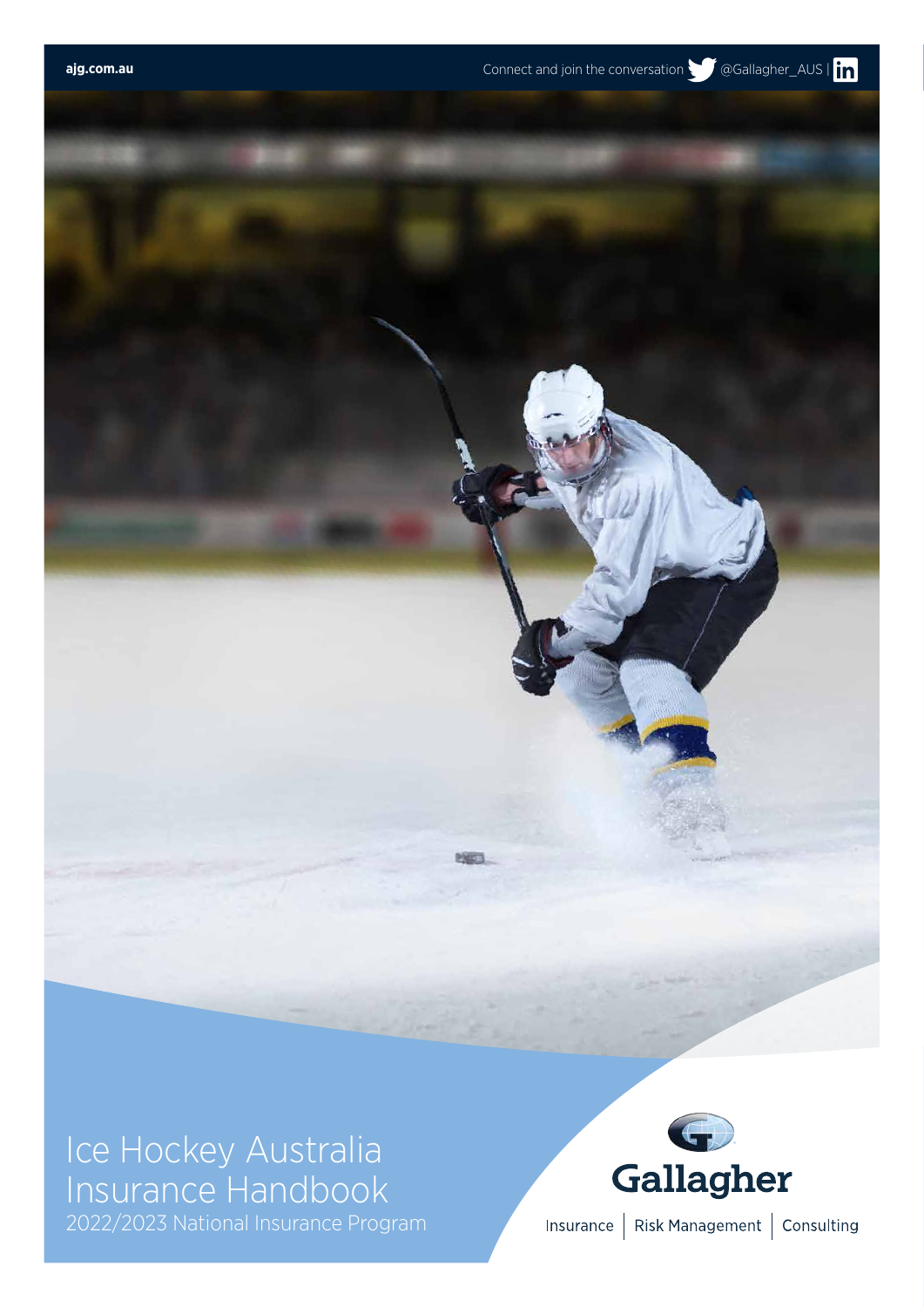#### **Contents**

| Sports Public & Products Liability including Professional Indemnity Insurance 4 |  |
|---------------------------------------------------------------------------------|--|
|                                                                                 |  |
|                                                                                 |  |
|                                                                                 |  |
|                                                                                 |  |
|                                                                                 |  |
|                                                                                 |  |

Gallagher is one of Australia's – and the world's – largest insurance broking and risk management companies. We're the broker of choice for more than 100,000 Australian businesses – from micro-SMEs through to multinational corporations and iconic brands.

With 30+ regional and metropolitan branches across Australia, we understand local business communities because we're part of them ourselves.

Globally, the Gallagher network of 950+ offices in over 45 countries, enables us to leverage relationships with international insurance partners to create programs that achieve claims outcomes beyond the scope of many smaller brokers.

For more information on the services we offer, please read our [financial service guide](https://arthurjgallagher.s3.amazonaws.com/editor/documents/gallagher_fsg.pdf) which is available from our website [www.ajg.com.au](http://www.ajg.com.au).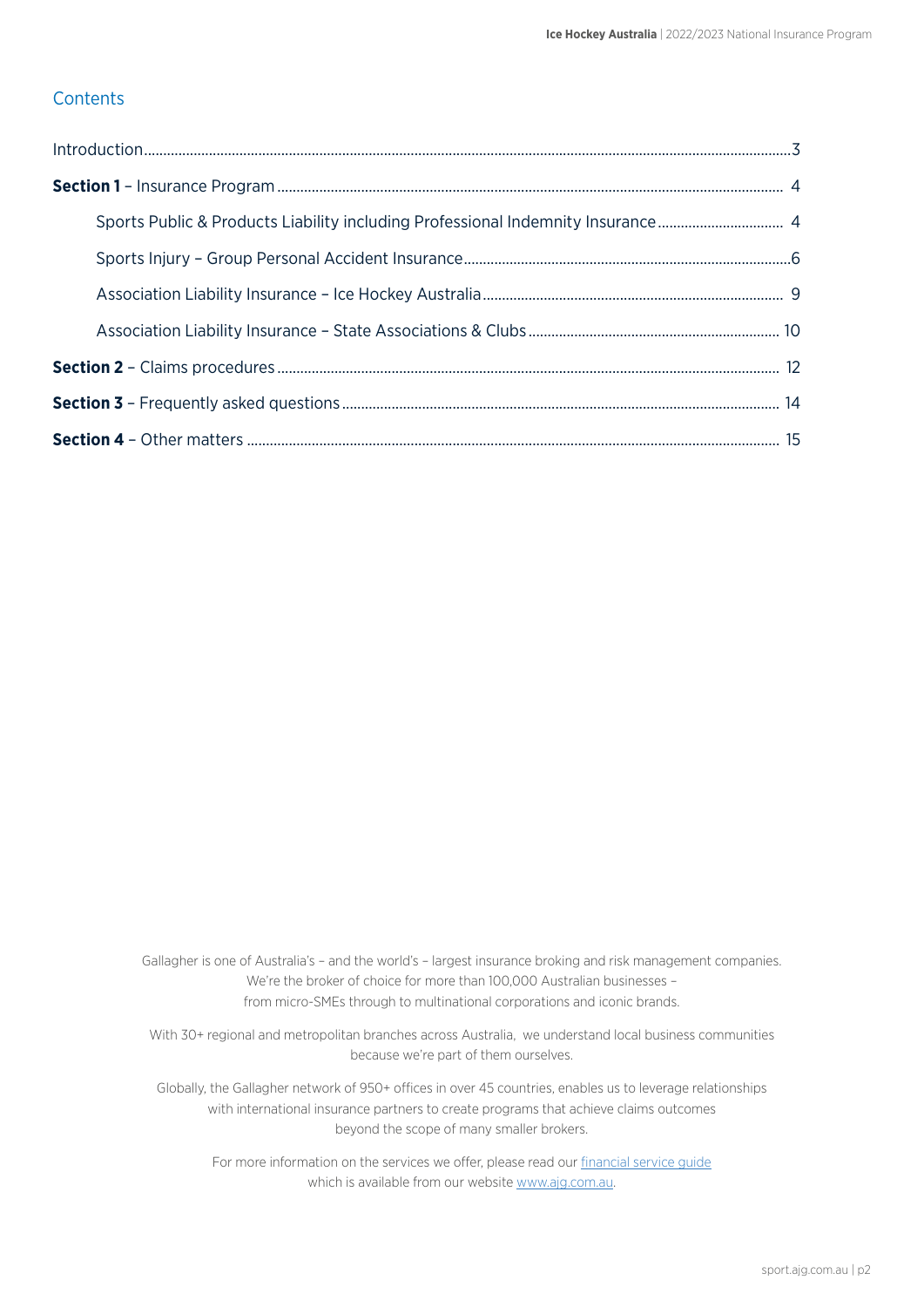

Arthur J. Gallagher Co (Aus) Limited ABN 34 005 543 920 AFSL 238312

> Level 12, 80 Pacific Highway North Sydney NSW 2060

> > **T:** 1800 931 129 **E:** sport@ajg.com.au **sport.ajg.com.au**

#### **Attention: Ice Hockey Australia Members, Players and Officials**

Gallagher has been working in close partnership with the Australian sports industry for over thirty years, developing insurance and risk protection programs that identify and address the risks associated with sport. We are extremely delighted to work in partnership with both Ice Hockey Australia and all affiliated bodies to provide a program designed to improve all aspects of a member's physical, legal and financial safety.

We have pleasure in enclosing details of the 2022/2023 Insurance Program for Ice Hockey Australia, which is extended to all affiliated associations, clubs and their members.

The insurance program provides the following cover:

- Public and Products Liability with Professional Indemnity Insurance
- Sports Injury Rehabilitation (Personal Accident) Insurance
- Association Liability Insurance

Associations, clubs and their members can also pay additional premiums for the below tailored Ice Hockey programs:

- Sports property insurance (Buildings / Club / Team equipment)
- Individual Team Sports Travel Insurance (Non IHA Representative Teams)
- Life and Income Protection Insurance

The benefits provided by the program are not comprehensive and we would encourage all participants to take out Private Health, Life and Income Protection Insurance according to their own individual circumstances.

To maximise our service to all Affiliated Associations, Clubs and Members, we have a specialised sports team with a dedicated Team Leader, an Account Executive, an Assistant Account Executive, a Claims Manager and two in-house Sports Claims Specialists.

If you have any queries in regard to this insurance program or require assistance with any other insurance or risk management matters please give us a call. We look forward to providing exceptional service to the Ice Hockey community.

Yours sincerely,

#### **Gallagher Sport**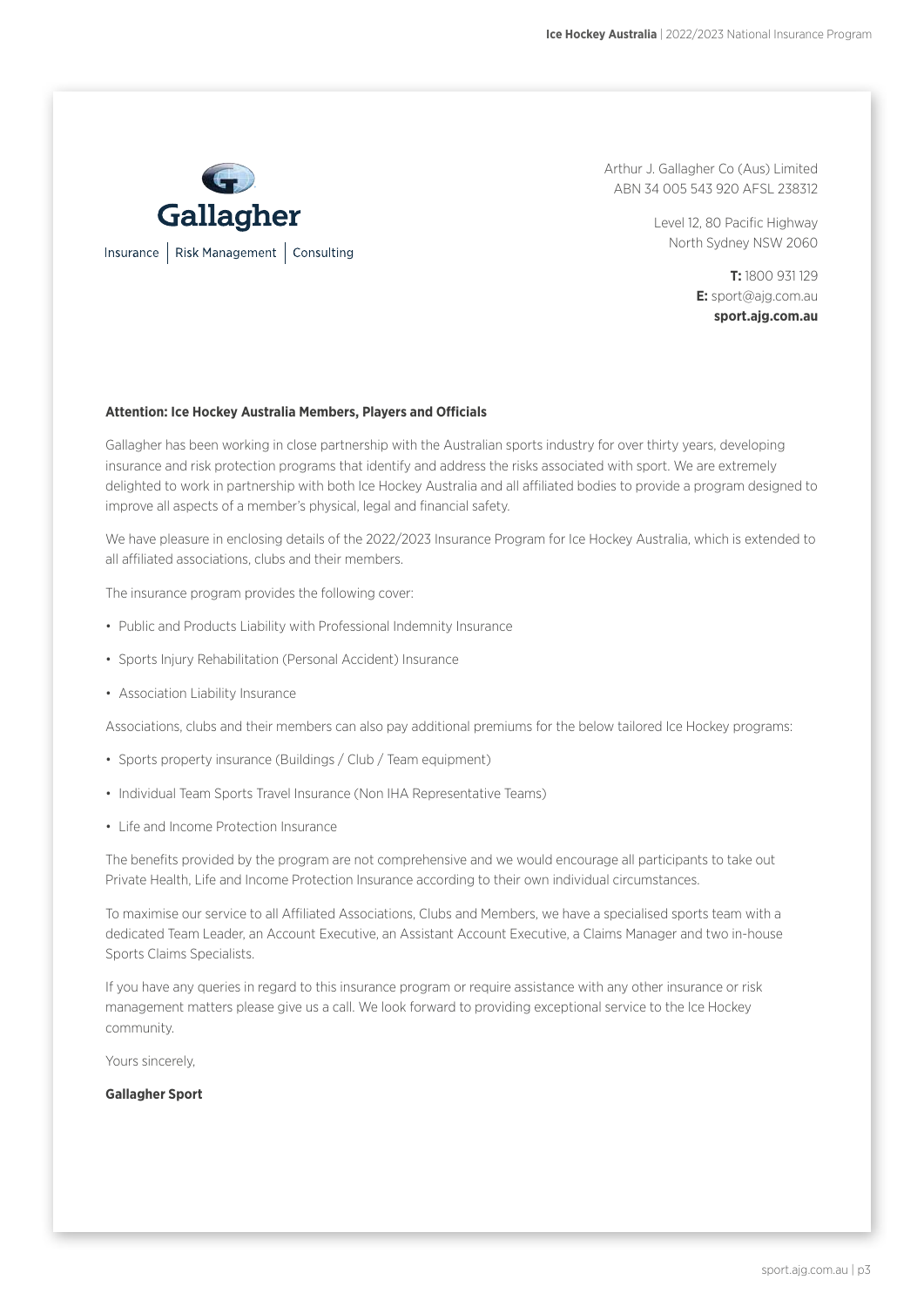### SECTION 1 – INSURANCE PROGRAM

# Sports Public & Products Liability including Professional Indemnity Insurance

| Who is covered?            | Ice Hockey Australia Limited including all affiliated state/league/club associations including all members,<br>players, coaches, umpires, officials, first aid personnel, administrators and voluntary workers.                                                                                                      |              |  |  |
|----------------------------|----------------------------------------------------------------------------------------------------------------------------------------------------------------------------------------------------------------------------------------------------------------------------------------------------------------------|--------------|--|--|
| <b>Period of Insurance</b> | From 4pm 01/03/2022 to 4pm 01/03/2023 local time                                                                                                                                                                                                                                                                     |              |  |  |
| <b>Policy Wording</b>      | Combined Liability Policy Wording 07.21                                                                                                                                                                                                                                                                              |              |  |  |
| <b>Insurer/Security</b>    | Sportscover Australia Pty Ltd.                                                                                                                                                                                                                                                                                       |              |  |  |
| <b>Insured Activities</b>  | Principally but not limited to Whole of Sport Insurance Program including administration and the<br>development, promotion, organisation and conducting of Ice Hockey activities such as competitions,<br>tournaments, training, coaching courses, promotional events and/or clinics, including, but not limited to: |              |  |  |
|                            | • Playing or promoting club, school and representative games, competitions and performances                                                                                                                                                                                                                          |              |  |  |
|                            | • Participating in training or practice sessions, or official functions arranged by the insured                                                                                                                                                                                                                      |              |  |  |
|                            | • Travelling to or from club and representative games, competitions or performances, training or practice<br>sessions, meetings or official functions arranged by the insured                                                                                                                                        |              |  |  |
|                            | • Engaged in activities connected with the sport whilst staying away from home during a tour for the<br>purpose of participating                                                                                                                                                                                     |              |  |  |
|                            | • Whilst an Insured Person is engaged in voluntary work / committee meetings authorised by and under<br>the control of the Insured.                                                                                                                                                                                  |              |  |  |
|                            | • Sale of merchandise                                                                                                                                                                                                                                                                                                |              |  |  |
|                            | • Public liability as an owner/occupier of the premises, in respect to sanctioned events only                                                                                                                                                                                                                        |              |  |  |
| <b>Deductible</b>          | \$nil each and every claim                                                                                                                                                                                                                                                                                           |              |  |  |
| <b>Geographical Limits</b> | Worldwide Excluding USA & Canada                                                                                                                                                                                                                                                                                     |              |  |  |
|                            | The USA/Canada Jurisdiction Exclusion does not apply to Ice Hockey Australia (staff/athletes) whilst on<br>tour representing Australia in these countries.                                                                                                                                                           |              |  |  |
| <b>Scope of Cover</b>      | Your legal liability to third parties, happening during the Period of Insurance, as a result of an occurrence<br>that is connected with your Insured Activities.                                                                                                                                                     |              |  |  |
|                            | <b>Limit of indemnity</b>                                                                                                                                                                                                                                                                                            |              |  |  |
|                            | Public Liability - Any One Occurrence                                                                                                                                                                                                                                                                                | \$20,000,000 |  |  |
|                            | Products Liability - Any One Period of Insurance                                                                                                                                                                                                                                                                     | \$20,000,000 |  |  |
|                            | Professional Indemnity - Any One Period of Insurance                                                                                                                                                                                                                                                                 | \$5,000,000  |  |  |
|                            | Property in Physical or Legal Control of the Insured -                                                                                                                                                                                                                                                               | \$100,000    |  |  |

Any One Occurrence and in the aggregate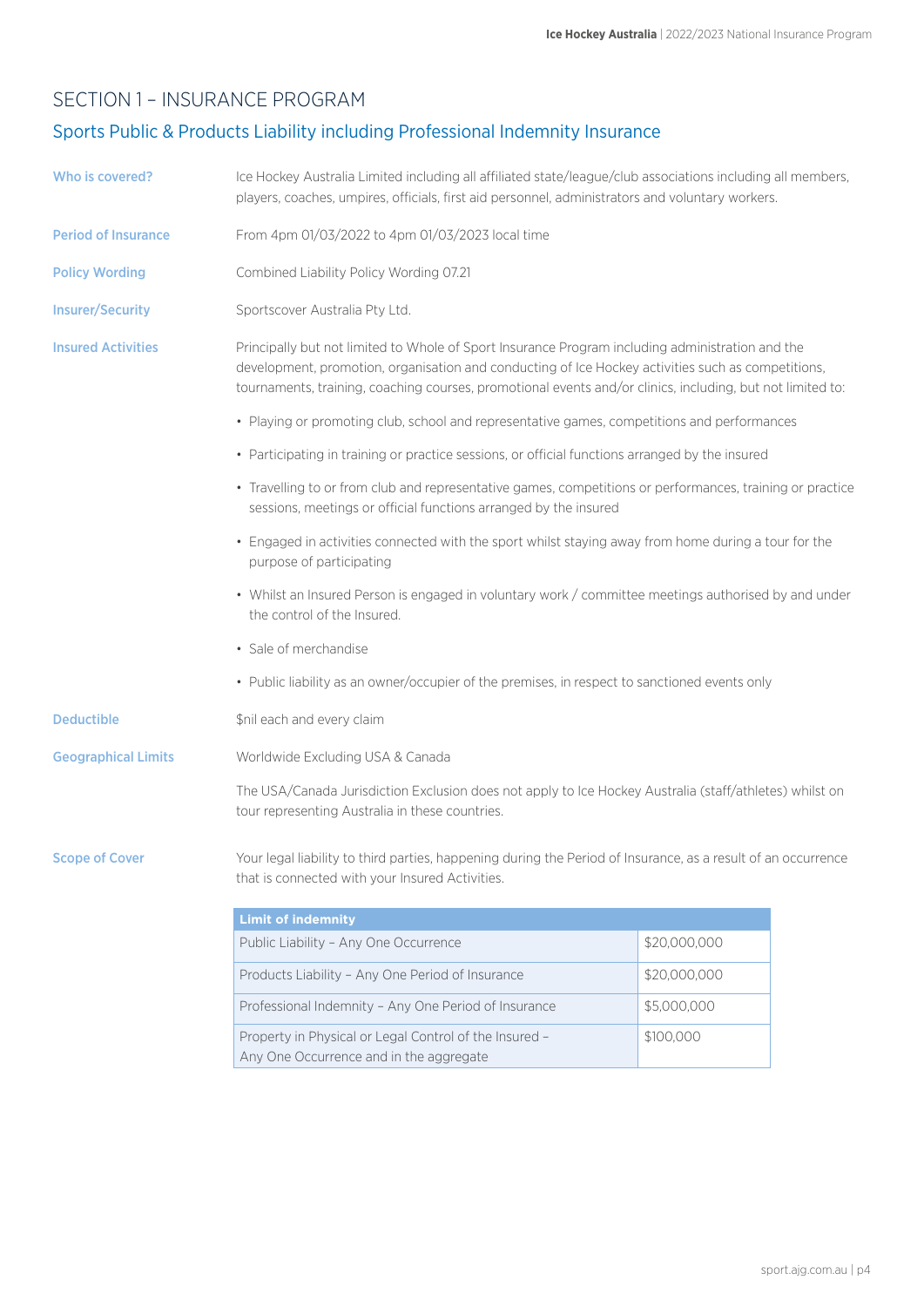# Sports Injury – Group Personal Accident Insurance

| <b>Insured Persons</b>     | All registered members, participants, instructors, umpires, judges, non-playing officials, coaches, learn to<br>play, voluntary workers, office bearers & medical officers of Ice Hockey Australia Limited and their affiliated<br>bodies. |
|----------------------------|--------------------------------------------------------------------------------------------------------------------------------------------------------------------------------------------------------------------------------------------|
| <b>Period of Insurance</b> | From 4pm 01/03/2022 to 4pm 01/03/2023 local time                                                                                                                                                                                           |
| <b>Policy Wording</b>      | Player Accident Wording 10.21                                                                                                                                                                                                              |
| <b>Insurer/Security</b>    | Sportscover Australia Pty Ltd.                                                                                                                                                                                                             |
| When is cover provided?    | Cover limited to injury whilst an insured person is:-                                                                                                                                                                                      |
|                            | • Playing in officials matches under the auspices of The Insured                                                                                                                                                                           |
|                            | • Engaged in organised training or practice for the Sport.                                                                                                                                                                                 |
|                            | • Travelling directly to or from or between activities described above and the the Insured Persons normal<br>place of residence or place of employment.                                                                                    |
|                            | • Staying away fro9m the Insured Persons home including overseas travel during a tour for the purpose of<br>participating in representative matches and/or any other games duly authorised by The Insured.                                 |
|                            | • Actually engaged in administrative or organised social activities of The Insured                                                                                                                                                         |
| <b>Injury Definition</b>   | Injury means bodily injury which:                                                                                                                                                                                                          |
|                            | • Is sustained by an Insured Person during the Scope of Cover                                                                                                                                                                              |
|                            | • Is sustained by an Insured Person during the Period of Insurance                                                                                                                                                                         |
|                            | • Is caused by an Accident                                                                                                                                                                                                                 |
|                            | • results within 12 calendar moths of the Accident                                                                                                                                                                                         |
| <b>Age Limit</b>           | No age limit to apply                                                                                                                                                                                                                      |
| <b>Geographical Limits</b> | Worldwide                                                                                                                                                                                                                                  |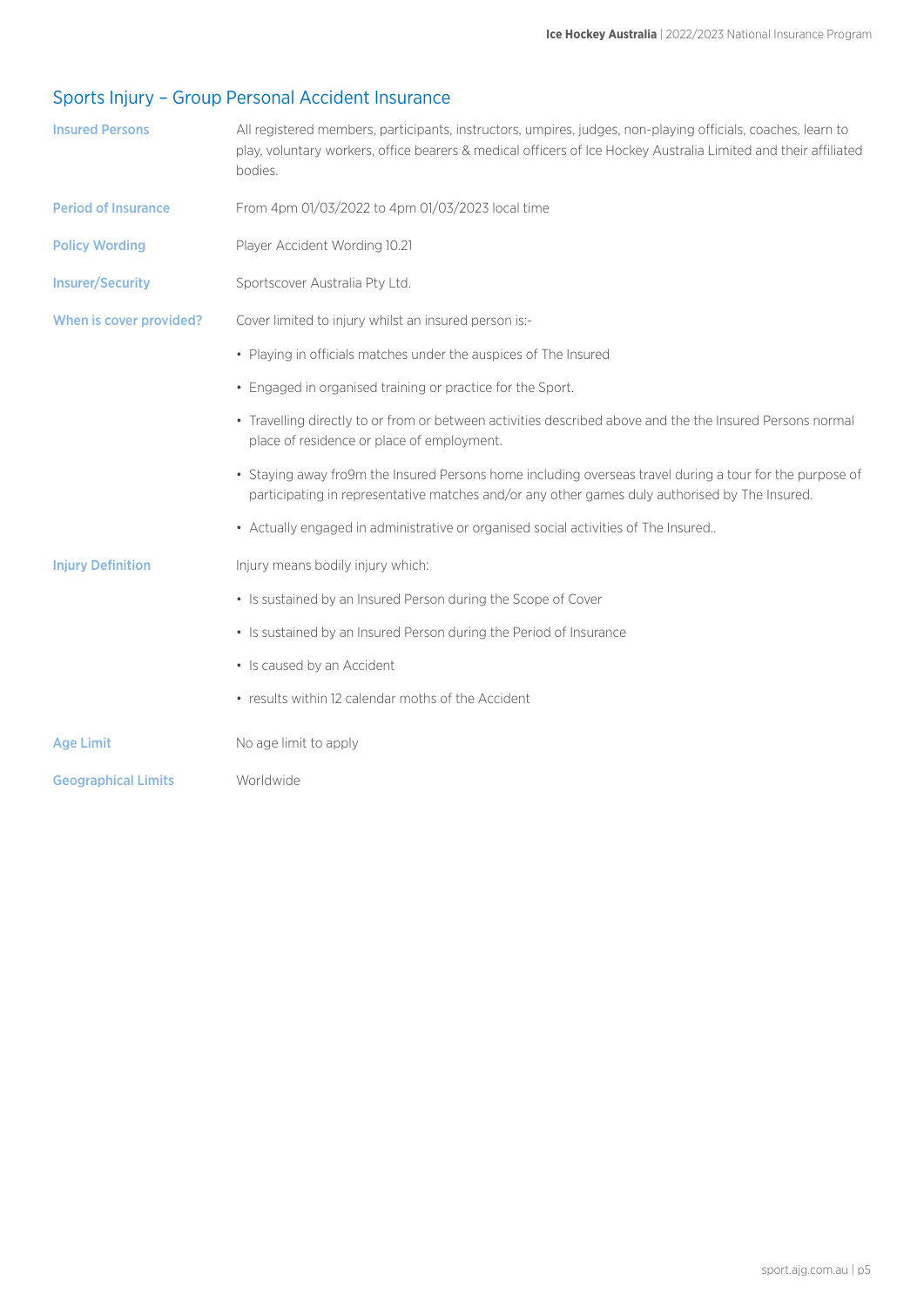| <b>Sums insured</b>                               |                                                                                                                                                                                                                                                                                                                                                                                                                                                                                                                                                                                            |
|---------------------------------------------------|--------------------------------------------------------------------------------------------------------------------------------------------------------------------------------------------------------------------------------------------------------------------------------------------------------------------------------------------------------------------------------------------------------------------------------------------------------------------------------------------------------------------------------------------------------------------------------------------|
| <b>Capital Benefits</b>                           | The cover under this section provides \$200,000 for death resulting from accident. All other permanent<br>disabilities are calculated using a percentage of the death benefit depending on the severity of the injury.<br>For full details of these percentages, please refer to the Schedule of Capital Benefits contained in the policy<br>wording. Please note Death is limited to 20% for Members whose age is less than 18.                                                                                                                                                           |
| <b>Funeral Expenses</b>                           | The cover under this section reimburses funeral costs up to a maximum of \$5,000.                                                                                                                                                                                                                                                                                                                                                                                                                                                                                                          |
| <b>In Memoriam Benefit</b>                        | The cover under this section provides reasonable costs associated with the proper observance of the<br>passing of a club member to a maximum of \$1,000.                                                                                                                                                                                                                                                                                                                                                                                                                                   |
| <b>Medical and Dental Costs</b>                   | The cover under this section reimburses 85% of non-Medicare medical treatment including ambulance,<br>hospital accommodation / theatre fees, orthotics, splints, prosthesis, treatments given by a dentist,<br>chiropractor, masseur, naturopath, osteopath or physiotherapist. The maximum benefit for this section<br>is \$5,000. All treatment must be certified by a registered medical practitioner and not subject to any<br>Medicare rebate. All claims are subject to \$100 excess. Any expenses must be incurred within 12 months of<br>the insured person sustaining the injury. |
| <b>Loss of Earnings</b>                           | The cover under this section pays 85% of the Members actual weekly income, up to a maximum of \$300 per<br>week, subject to a 14 day deferral period. Please note that income earned from participating in the sport is<br>not covered. The benefit will be paid for the period of the Disablement as certified by a registered medical<br>practitioner or 52 weeks whichever is the lesser.                                                                                                                                                                                               |
| <b>Student Help</b>                               | The cover under this section reimburses 100% of the cost of Home Tutorial by a qualified tutor, up to a<br>maximum of \$300 per week and subject to a 14 day deferral period. The benefit will be paid for the period<br>of the Disablement as certified by a registered medical practitioner or 52 weeks whichever is the lesser.                                                                                                                                                                                                                                                         |
| <b>Home Help</b>                                  | The cover under this section reimburses 100% of the actual costs incurred for Home Help from a recognised<br>and licensed Domestic Help Agency, up to a maximum of \$300 per week and subject to a 14 day deferral<br>period. The benefit will be paid for the period of the Disablement as certified by a registered medical<br>practitioner or 52 weeks whichever is the lesser.                                                                                                                                                                                                         |
| <b>Injury Assistance/Parents</b><br>Inconvenience | The cover under this section reimburses an Insured Person for non-medical expenses incurred directly<br>relating to the bodily injury to a maximum of \$1,500.                                                                                                                                                                                                                                                                                                                                                                                                                             |
| <b>Dependent Children's</b><br><b>Allowance</b>   | The cover under this section provides for reasonable costs incurred by the Dependent Children of a Member<br>whilst the Member is undergoing medical treatment. The benefit is limited to \$500.                                                                                                                                                                                                                                                                                                                                                                                           |
| <b>Rehabilitation Benefits</b>                    | The cover under this section provides for reimbursement of:                                                                                                                                                                                                                                                                                                                                                                                                                                                                                                                                |
|                                                   | Tuition or advice fees from a vocational college if certified as necessary and agreed to.<br>a.<br>The maximum payable under this benefit is \$3,000.                                                                                                                                                                                                                                                                                                                                                                                                                                      |
|                                                   | Rehabilitation expenses (eg gym membership) certified as necessary and agreed to.<br>b.<br>The maximum payable under this benefit is \$500.                                                                                                                                                                                                                                                                                                                                                                                                                                                |
| <b>Kidnapping</b>                                 | The cover under this section provides for 10% of the Permanent Disability Benefit 1 as listed in the Schedule<br>of Capital Benefit.                                                                                                                                                                                                                                                                                                                                                                                                                                                       |
| <b>Home Renovation Benefit</b>                    | The cover under this section provides for costs necessary up to a maximum of \$10,000 to modify the<br>Member's home and/or motor vehicle, or relocating to a suitable home if they are entitled to 100% of the<br>Capital Benefit.                                                                                                                                                                                                                                                                                                                                                        |

Please note: The cover outlined is a broad summary only - please refer to the policy wording for details of the terms and conditions, including exclusions.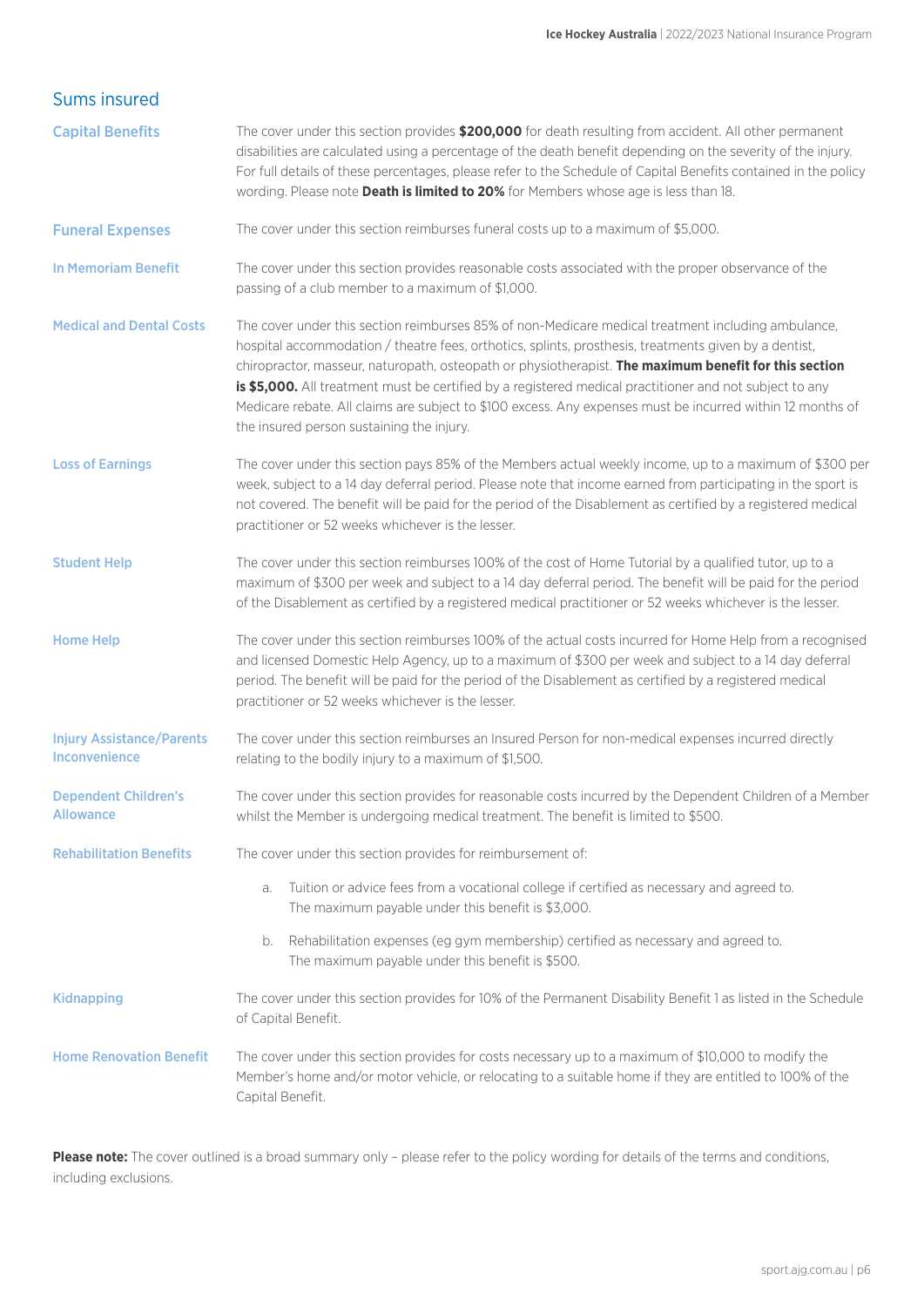# Association Liability Insurance – Ice Hockey Australia

| <b>Name of Insured</b>         | Ice Hockey Australia Limited                                                                                                                                                                                                                                                                                                                                                                                                                                                                                                                                                                                                                                        |                                                                                                                                      |  |
|--------------------------------|---------------------------------------------------------------------------------------------------------------------------------------------------------------------------------------------------------------------------------------------------------------------------------------------------------------------------------------------------------------------------------------------------------------------------------------------------------------------------------------------------------------------------------------------------------------------------------------------------------------------------------------------------------------------|--------------------------------------------------------------------------------------------------------------------------------------|--|
| <b>Period of insurance</b>     | From 4pm 01/03/2022 to 4pm 01/03/2023 local time                                                                                                                                                                                                                                                                                                                                                                                                                                                                                                                                                                                                                    |                                                                                                                                      |  |
| <b>Policy wording</b>          | Combined Liability Policy Wording 07.21                                                                                                                                                                                                                                                                                                                                                                                                                                                                                                                                                                                                                             |                                                                                                                                      |  |
| <b>Insurer</b>                 | Sportscover Australia Pty Ltd                                                                                                                                                                                                                                                                                                                                                                                                                                                                                                                                                                                                                                       |                                                                                                                                      |  |
| <b>Limit of Liability</b>      | \$5,000,000 - Any one claim, worldwide excluding USA/Canada and in the aggregate during the insurance<br>period                                                                                                                                                                                                                                                                                                                                                                                                                                                                                                                                                     |                                                                                                                                      |  |
| <b>Sub Limits of Liability</b> | <b>Association Cover</b><br><b>Employment Practices Liability</b><br>Crime/Fidelity<br>Taxation Investigation<br>Official Investigations and Inquiries<br>OH&S Defence Costs<br>Statutory Liability<br><b>Public Relations</b><br>Crisis Containment<br>Pollution                                                                                                                                                                                                                                                                                                                                                                                                   | \$5,000,000<br>\$5,000,000<br>\$500,000<br>\$100,000<br>\$750,000<br>\$1,000,000<br>\$250,000<br>\$100,000<br>\$100,000<br>\$250,000 |  |
| <b>Deductible</b>              | Directors and Officers<br>Professional Indemnity<br>Association Reimbursement<br>Association Liability<br><b>Employment Practices</b><br>Trustee<br>Crime/Fidelity<br>Taxation Investigation                                                                                                                                                                                                                                                                                                                                                                                                                                                                        | <b>NIL</b><br>\$1,000<br>\$1,000<br>\$1,000<br>\$5,000<br>\$1,000<br>\$5,000<br>\$1,000                                              |  |
| <b>Additional benefits</b>     | Reinstatement of Indemnity limit<br>Continuous Cover<br>Fraud and Dishonesty<br>Loss of Documents<br>Defamation<br>Heirs, Estates & Legal Representatives<br>Committees<br>Official Investigations & Inquiries<br>Automatic Reinstatement of the Limit of<br>Liability For Non- Executive Directors<br>Discovery Period<br>Retirement Cover<br>Outside Directorship Cover<br>New Subsidiary Cover<br>Former Subsidiary Cover<br>Occupational Health & Safety<br>Statutory Liability Extension<br><b>Public Relations Cover</b><br>Order Of Payment<br>Positive Defence Costs For Claims<br>Continuous Cover<br>Crisis Containment<br><b>Emergency Defence Costs</b> |                                                                                                                                      |  |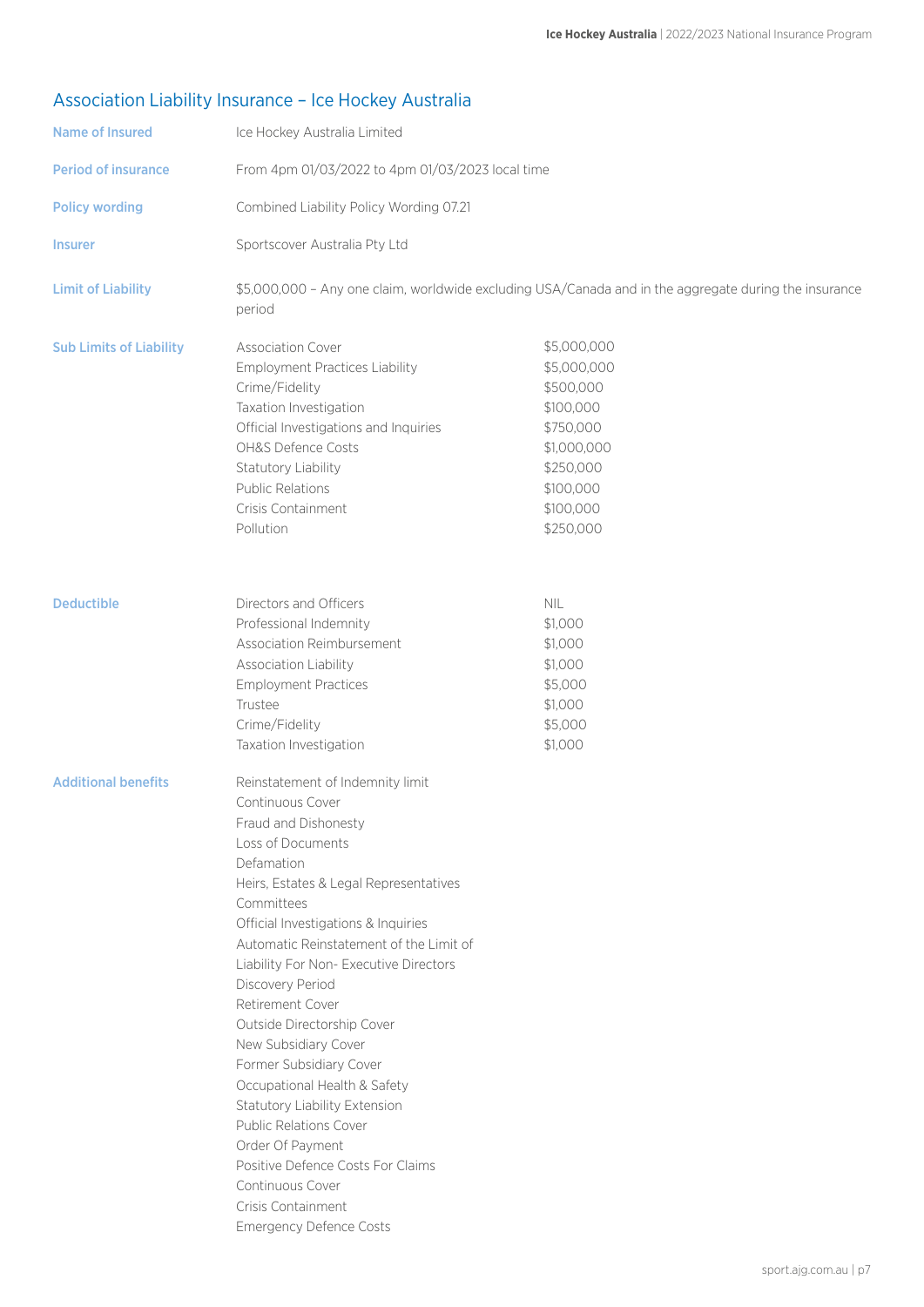#### Association Liability Insurance – All affiliated bodies

#### Name of Insured **ACT Ice Hockey Association Inc.**

• Canberra Phoenix Ice Hockey Club.

#### **New South Wales Ice Hockey Inc.**

- Canterbury Ice Hockey Club Inc.
- East Coast Super League Inc.
- Flyers Ice Hockey Club.
- Ice Zoo Hockey Club Inc.
- LCC Saints Ice Hockey Club.
- Newcastle Northstars Ice Hockey Club Inc.
- Emperors Ice Hockey Club.
- Penrith Phantoms Ice Hockey Club Inc.
- Sydney Bears Ice Hockey Club Inc.

#### **Ice Hockey Queensland Inc.**

- Brisbane Buccaneers Ice Hockey Inc.
- Southern Stars Ice Hockey Club.
- Gold Coast Grizzlys Ice Hockey Club Inc.
- Townsville Ice Hockey Association Inc.
- GSHL.
- Goannas Women's Ice Hockey Club Inc.
- IHL.

#### **South Australian Ice Hockey Association Inc.**

- Adelaide Blackhawks Ice Hockey Club.
- Redwings Ice Hockey Club Inc.
- Falcons Ice Hockey Club Inc.
- Adelaide Tigers ice Hockey Club Inc.
- Adelaide Rush Inc.
- Adelaide Jokers Ice Hockey Club Inc.

#### Insurer Sportscover Australia Pty Ltd

Period of insurance From 4pm 01/03/2022 to 4pm 01/03/2023 local time

Policy wording Combined Liability Policy Wording 07.21

Limit of Liability  $$10,000,000 -$  Any one claim, worldwide excluding USA/Canada and in the aggregate during the insurance period

> Employment Practices Liability Crime/Fidelity Taxation Investigation Official Investigations and Inquiries OH&S Defence Costs Statutory Liability Public Relations Crisis Containment Pollution \$10,000,000 \$10,000,000 \$500,000 \$100,000 \$750,000 \$1,000,000 \$250,000 \$100,000 \$100,000 \$250,000

#### **Victorian Ice Hockey Association Inc.**

- Blackhawks Ice Hockey Club.
- Braves Ice Hockey Club.
- Demons Ice Hockey Club.
- Ice Wolves Ice Hockey Club.
- Jets Ice Hockey Club.
- Saints Ice Hockey Club.
- Sharks Ice Hockey Club.
- Melbourne Dragons Ice Hockey Club Inc.
- Melbourne Chargers Ice Hockey Inc.
- Ice Alliance Inc.
- Ducks Hockey Inc.

#### **Western Australian Ice Hockey Association Inc.**

- Cockburn Hawks Ice Hockey Club Inc.
- West Coast Ice Hockey Association Inc.
- Northern Ice Hockey Association.
- Perth Inferno Women's Ice Hockey Club Inc.
- BraveHearts Ice Hockey Club.
- WAIS Western Australian Inclusive Skating Club Inc.

#### **Ice Hockey Tasmania Inc.**

- Oldtimers Ice Hockey Australia Network.
- Nite Owls Ice Hockey Club.
- Vintage Reds Ice Hockey Club.
- Canberra Senators Old Timers Ice Hockey Club.

#### **Australian Para Ice Hockey Association Inc.**

• Para Ice Hockey QLD Inc.

**Sub Limits Association Cover**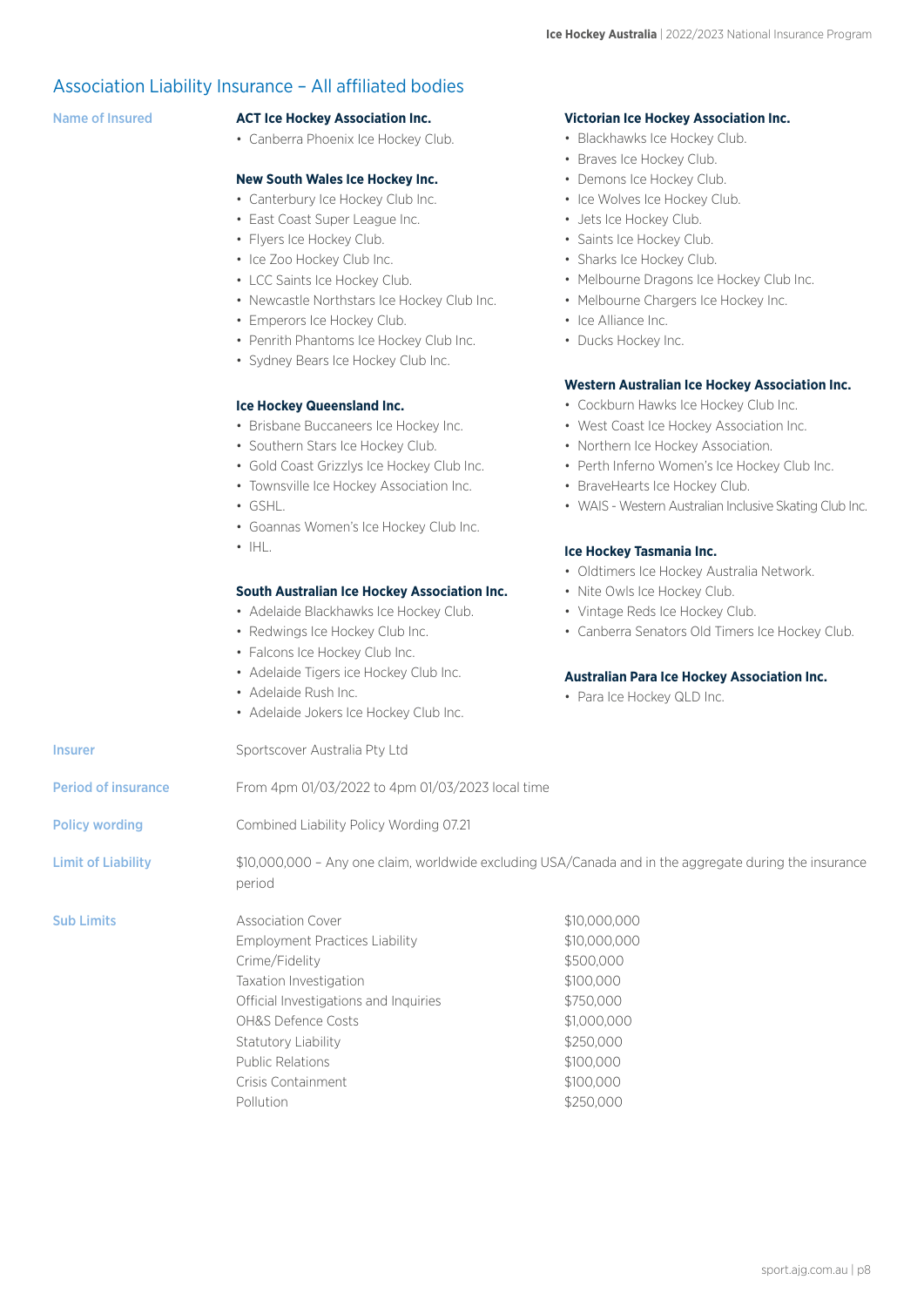| <b>Deductible</b>          | Directors and Officers                            | <b>NIL</b> |
|----------------------------|---------------------------------------------------|------------|
| (Including Defence Costs)  | Professional Indemnity                            | \$1,000    |
|                            | Association Reimbursement                         | \$1,000    |
|                            | Association Liability                             | \$1,000    |
|                            | <b>Employment Practices</b>                       | \$5,000    |
|                            | Trustee                                           | \$1,000    |
|                            | Crime/Fidelity                                    | \$5,000    |
|                            | Taxation Investigation                            | \$1,000    |
| <b>Additional benefits</b> | Reinstatement of Indemnity limit                  |            |
|                            | Continuous Cover                                  |            |
|                            | Fraud and Dishonesty                              |            |
|                            | Loss of Documents                                 |            |
|                            | Defamation                                        |            |
|                            | Heirs, Estates & Legal Representatives            |            |
|                            | Committees                                        |            |
|                            | Official Investigations & Inquiries               |            |
|                            | Automatic Reinstatement of the Limit of Liability |            |
|                            | For Non-Executive                                 |            |
|                            | <b>Directors</b>                                  |            |
|                            | Discovery Period                                  |            |
|                            | Retirement Cover                                  |            |
|                            | Outside Directorship Cover                        |            |
|                            | New Subsidiary Cover                              |            |
|                            | Former Subsidiary Cover                           |            |
|                            | Occupational Health & Safety                      |            |
|                            | <b>Statutory Liability Extension</b>              |            |
|                            | <b>Public Relations Cover</b>                     |            |
|                            | Order Of Payment                                  |            |
|                            | Positive Defence Costs For Claims                 |            |
|                            | Continuous Cover                                  |            |
|                            | Crisis Containment                                |            |
|                            | <b>Emergency Defence Costs</b>                    |            |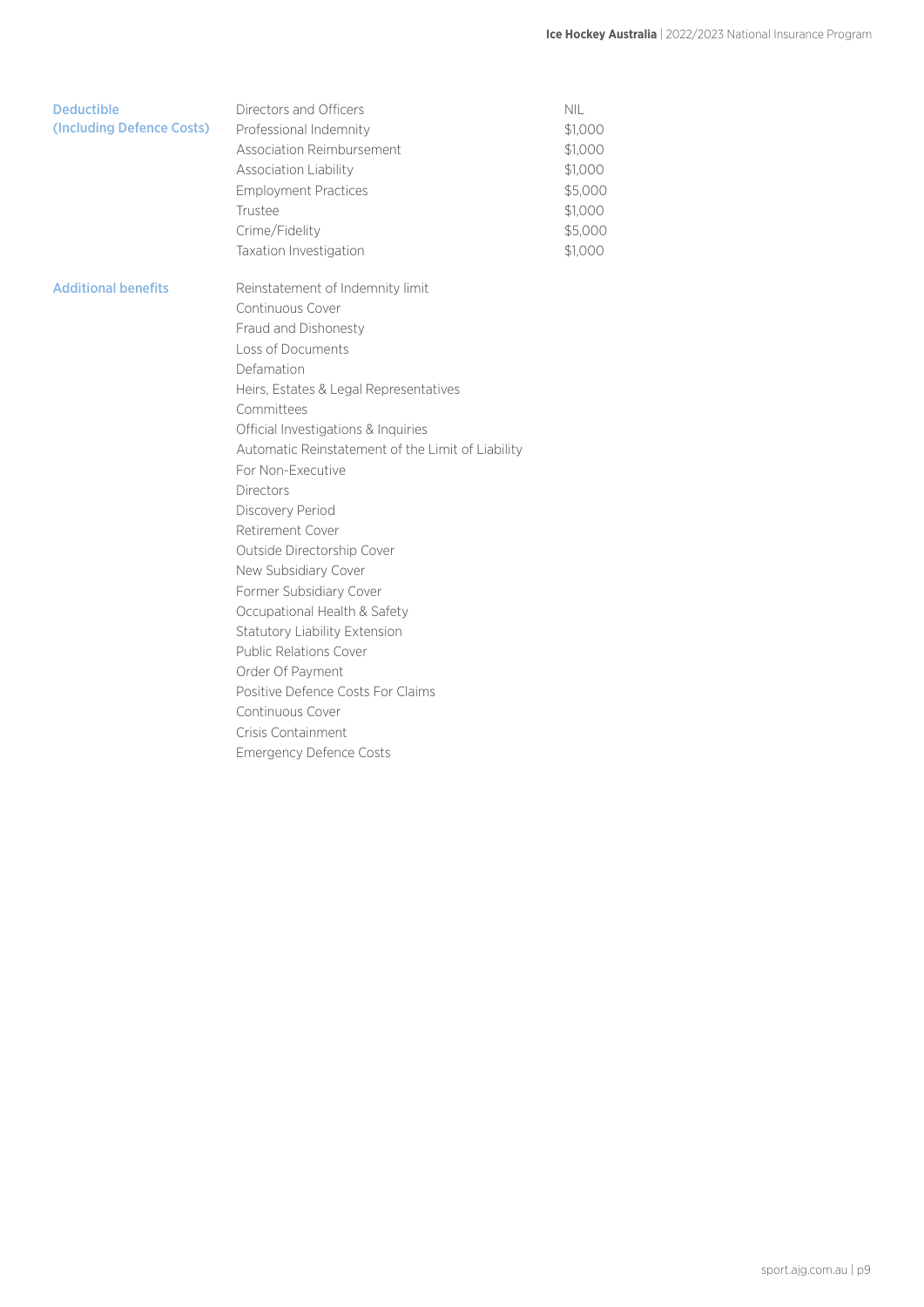# SECTION 2 – CLAIMS PROCEDURES

#### General information

The following basic rules will assist in the smooth and speedy settlement of all athletes claims:

- Notify claim to the appropriate person/party as soon as possible.
- At no stage should liability be admitted.
- All summons/writs concerning insurance must be sent to Arthur J. Gallagher & Co (Aus) Limited.
- When a criminal act is involved or suspected, the police must be notified.
- Receive insurer's authorisation prior to repairing/replacing damaged property or equipment, except ininstances where there is potential for further loss or damage, whereupon immediate action should betaken.

More detailed instructions relative to specific types of claims are provided on the following pages for:

- Public Liability and Professional Indemnity
- Association Liability (Directors & Officers)
- Sports Injury (Personal Accident)

#### Sports injury (personal accident) claims

To make a claim for injury, you will need to take the following steps within 30 days of the injury occurring:

#### Step 1:

Obtain a claim form from Gallagher by calling **1800 931 129** or download by visiting **sport.ajg.com.au/make-a-claim.**

#### Step 2:

Arrange for your doctor to complete the 'Medical Statement' section of the claim form.

#### Step 3:

Return the completed claim form to Gallagher via: Email: **sport@ajg.com.au** or by post to:

Gallagher Sporting Claims, GPO Box 859 Brisbane QLD 4001

**IMPORTANT:** Please refer to policy wording for full terms and conditions and exclusions.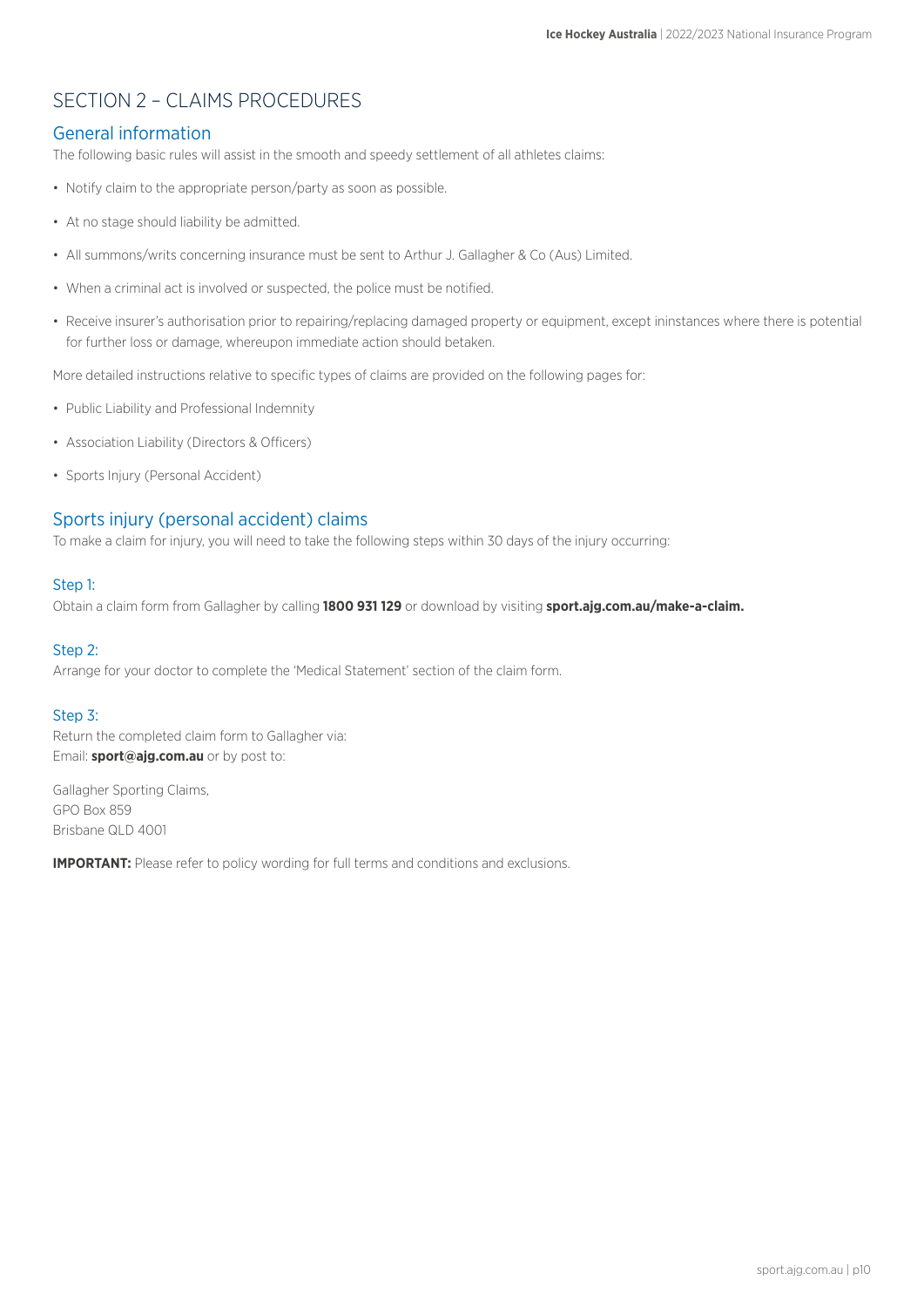#### Public liability claims – incident reporting procedure

#### 1. Incident Reporting

In the event of any incident which may give rise to a claim, the affiliated club/owner/operator is required to immediately inform the state and/or national official of the IHA and Robert Dickinson of Gallagher on **1800 931 129** or sport[@ajg.com.au.](mailto:sport%40ajg.com.au?subject=)

The most important points to be borne in mind upon the happening of an incident likely to involve a claim are:

- full details of the circumstances should be obtained on the spot by completing an Accident &/or Incident Report form;
- the names and addresses of all witnesses (preferably independent) should be noted and statements obtained;
- no admission of liability or promise of payment should be made to any injured party or for any property damage;
- All legal requests must be immediately advised to Gallagher.

#### 2. Intimated/Actual Potentially Serious Claims

Where a letter is received intimating a claim against the Insured, whether from a player, spectator, any third party, or from lawyers or proceedings are served, prompt action is vital. Ice Hockey Australia and Gallagher must be immediately advised, where possible, the same day as the letter or the service of the proceedings are received.

#### 3. Documents to be sent to must include

- Completed Accident &/or Incident Report form.
- Copy of the letter of complaint.
- Writ/Court documents.
- Comments from the person who carried out any treatment at the scene and the club managementcomments.

#### 4. Do not

- Admit liability nor offer any payment.
- Appoint solicitors without consent of Gallagher.
- Disclose policy terms unless legally required to do so.

It is a requirement to advise of all incidents / circumstances, which might give rise to a claim against you. It is important that Insurers are notified of potential claims at the earliest opportunity so that a response can be agreed.

#### Association liability (directors and officers) claims

Any circumstance giving rise to a Directors & Officers/Association liability claim is to be notified to Robert Dickinson of Gallagher on **1800 931 129** or spor[t@ajg.com.au](mailto:sport%40ajg.com.au?subject=) immediately.

It is a condition of your policy that you do not admit liability. This must be left to the insurance underwriter and their legal representatives to conclude.

Any writ, summons, letters of demand, etc, must be forwarded to Gallagher immediately.

You must assist the underwriter with their investigations and co-operate with any potential recovery actions.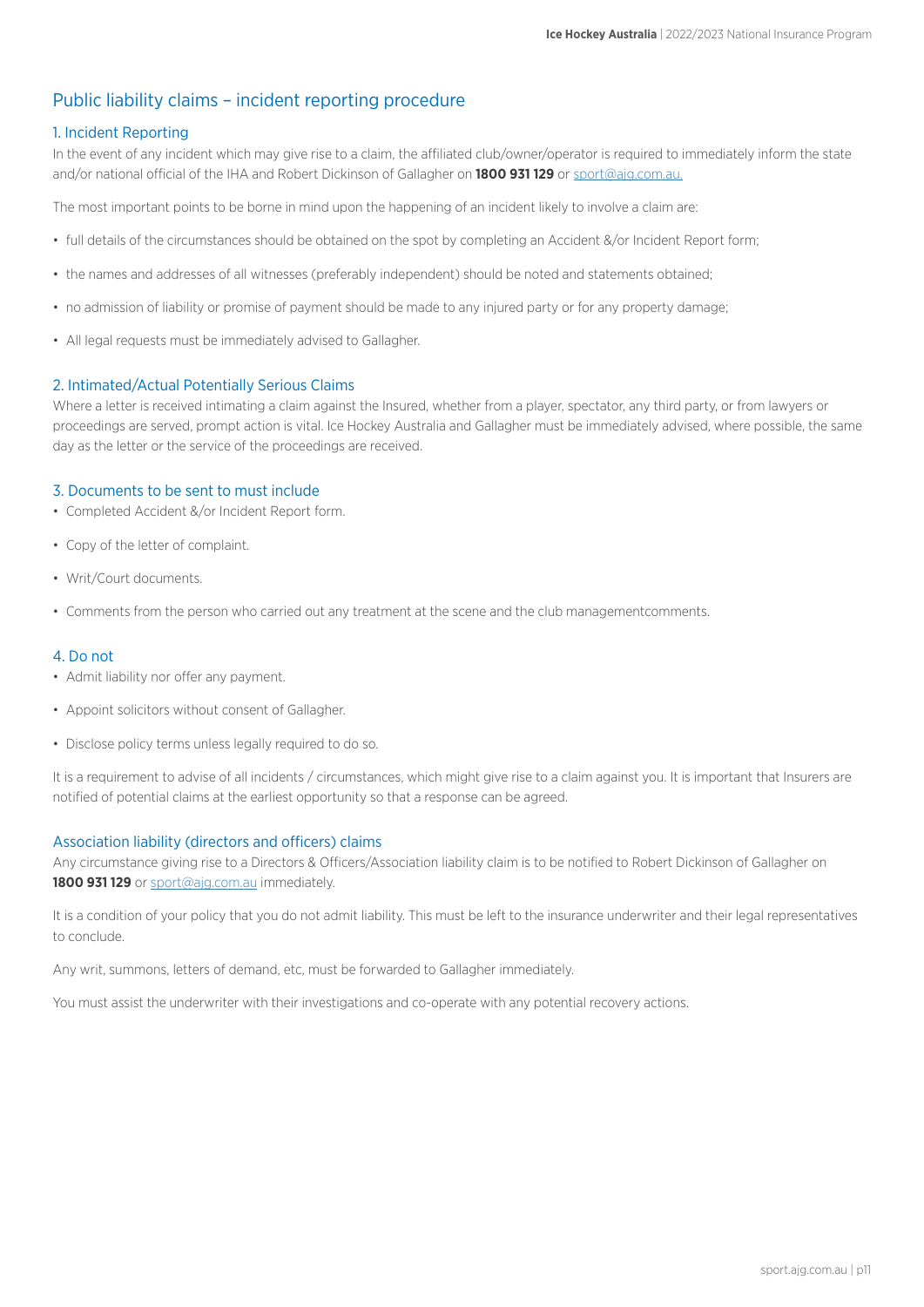# SECTION 3 – OTHER MATTERS

#### Certificates of insurance

A Certificate of Insurance can be obtained via the Gallagher Ice Hockey Australia sports website [sport.ajg.com.au/ice-hockey-australia/certificate-of-currency](A Certificate of Insurance can be obtained via the Gallagher Ice Hockey Australia sports website https://sport.ajg.com.au/ice-hockey-australia/certificate-of-currency/ 
)

#### The average clause (under insurance)

Many policies contain a co-insurance (or average) provision whereby you may be required to bear a rateable proportion of the loss in the event that the sum insured is less than the value of the insured property at the commencement of the insurance. Sums insured should be such as to ensure you are not penalised by this provision.

#### Hold harmless agreements

You will prejudice your rights of a claim if, without prior agreement from your insurer, you make any agreement that may prevent the insurer from recovering the loss from a third party. These 'hold harmless' clauses are often found in leases, in maintenance or supply contracts (e.g. from burglar alarm or fire protection installers), building or repair contracts and sales agreements. If you are in doubt consult us.

This notification requirement applies to all Property insurances and also to Public Liability insurance. It has a special connotation in Products Liability where you must not without the insurer's agreement, indemnify or hold a supplier harmless.

#### Insuring the interest of other parties

If you require the interest of any additional parties to be covered you MUST request this. Most policy conditions will exclude indemnity to other parties (e.g. mortgagees, lessors, principals etc.) unless their interest is properly noted on the policy.

#### Utmost good faith

Insurance contracts are subject to the doctrine of Utmost good faith and this is part of the law. Both parties must strictly adhere to utmost Good Faith and if you fail to do so, you may prejudice any claim.

#### Notice regarding this manual

The following points should be borne in mind at all times:

- 1. This manual provides a summary of cover only and does not replace, take precedence or form part of the insurance contracts arranged by us on your behalf. The insurance contracts, which are held by Ice Hockey Australia, provide details of the insurance terms, conditions and exclusions.
- 2. This manual is not intended to be a complete or exact guide to terms, conditions, warranties and exclusions of your insurance contracts. These can only be determined by studying the policy documents. This manual is intended to give you a broad working knowledge of the covers in place.
- 3. This manual is not to be construed as legal evidence of insurance.

It is essential that you comply with all relevant laws, by-laws and regulations. You must take all due and reasonable precautions to prevent or mitigate losses, acting as though you were uninsured. **Failure to do so may prejudice your rights and entitlements under your various insurance policies**. Please do not hesitate to contact us should any assistance be required.